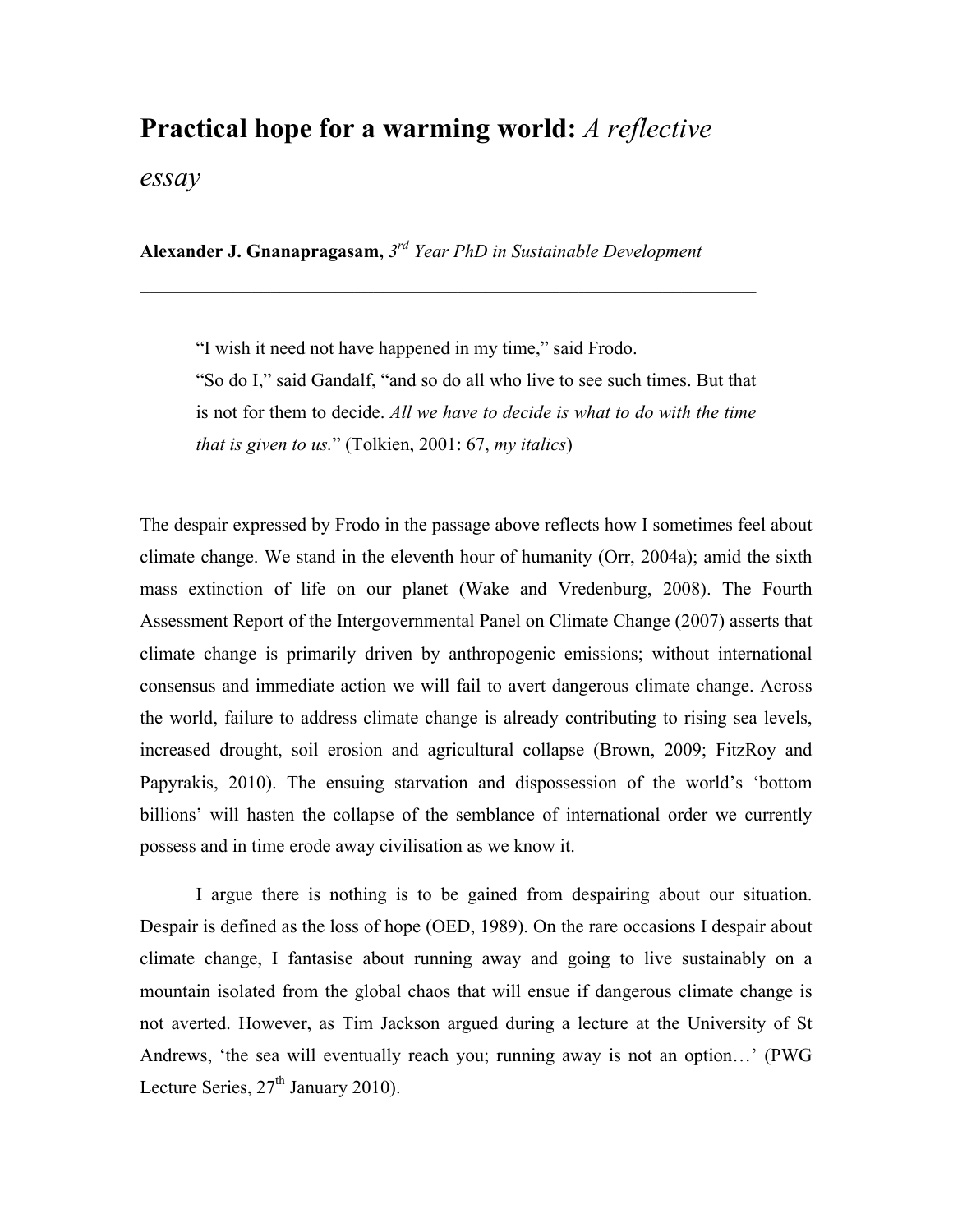In the face of overwhelming odds, I argue that we should concentrate on doing what we can in the time we have. These sentiments, expressed by the italicised sentence in Gandalf's quote above reflect what I term 'practical hope'. The Oxford English Dictionary defines hope as to look for something desired and to place trust in its coming (OED, 1989). David Orr describes practical hope as, 'hope [that] comes from doing the things before us that need to be done in the spirit of thankfulness and celebration without worrying about whether we will win or lose' (2004a: 297). Within this context of practical hope, my reflective essay discusses if I believe Scotland can meet its emissions reduction targets and what I feel about the probability that the world will fail to avert dangerous climate change.

Belief is a prerequisite for hope, in order to hope for something you must put your belief into it (OED, 1989). This part of my reflection examines if I believe the Scottish Government can meet its emissions reduction targets. I argue that it is important to believe that the Scottish Government can meet its targets, because without this belief we set ourselves up for failure. I evaluate the evidence, using it to illustrate why I believe Scotland can meet its targets.

The Climate Change (Scotland) Act commits the Scottish Government to a 42% reduction of carbon-dioxide  $(CO_2)$  equivalent emissions by 2020 on the 1900 baseline and an 80% reduction by 2050. The Sustainable Development Commission report, *I will if you will* (2006) outlines that in order for society to make the transition to a sustainable future, there needs to be cross-societal support from government, business and people. The Climate Change (Scotland) Act was passed unanimously by all Members of the Scottish Parliament (BBC News, 2009a), confirming that there is political will to meet the targets no matter who formed the administration after the elections in 2011. This enables the emissions reduction targets to outlast the electoral timeframe which normally scuppers environmental policies, as their benefits are often only realised beyond the fiveyear electoral cycle (Baker, 2006; Dresner, 2008). The emissions reduction targets also have necessary support beyond the political realm. Ian Marchant of Scottish and Southern Energy was instrumental in pushing the previous Scottish National Party minority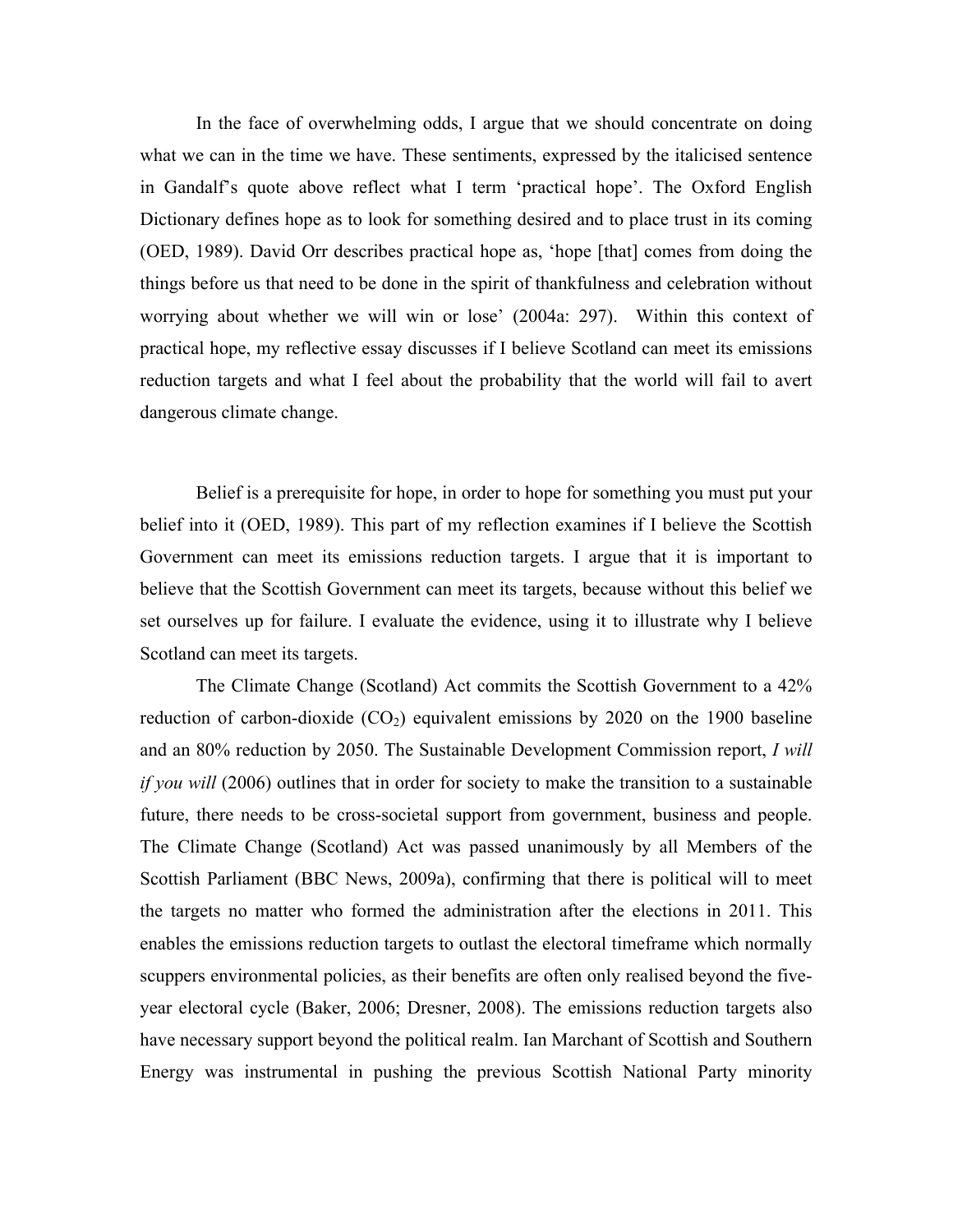government for the more stringent  $42\%$  reduction by  $2020<sup>1</sup>$  (BBC News, 2009b) and he was supported in this by societal groups such as the World Wildlife Fund (2010) and Stop Climate Chaos Scotland (Wilson, 2009). I believe it is possible for Scotland to meet its emissions reduction targets as it has the cross-societal support to do so.

However, I do concede that it is not going to be easy; writing in the Guardian Severin Carrell comments that, 'Scottish ministers only directly control about 30% of Scotland's total annual emissions of 68[million] tonnes of  $CO<sub>2</sub>$  – which only equates to a  $700<sup>th</sup>$  of the world's emissions' (2009). This assertion was supported by the UK's Department for Energy and Change who criticised Scotland for 'jumping the gun' with ambitious emissions reduction targets that would be unachievable without international consensus at Copenhagen (ibid). In February 2010, the UK Committee on Climate Change (CCC) reinforced this by reporting that without commitment from the international community to reduce emissions, the Scottish 42% commitment would be feasible but difficult (CCC, 2010). Nevertheless in May 2010, the Scottish Government laid statutory instruments in the parliament confirming they were keeping to the 42% target (The National Archives, 2012).

In light of the failure that was Copenhagen, I am proud to be living in a nation that takes its commitments to tackling climate change seriously. The Scottish targets are ambitious, but someone needs to take leadership and Scotland is well-placed to and has much to gain from doing so. I acknowledge that meeting the 2050 targets will be especially challenging, as there is a requirement for behaviour change and for the Scottish people to 'learn to see the world anew' (Einstein cited in Sterling, 2001: 12), however without belief and practical hope we set ourselves up to fail.

I close my reflection examining how I feel about the probability the world will fail to avert dangerous climate change. I acknowledge that as Scotland is only responsible for a  $700<sup>th</sup>$  of global emissions (Carrell, 2009) if it manages to meet its reduction targets

 $\overline{a}$ 

 $1$  The original emissions reduction target proposed was 34% for 2020 (Carrell, 2009).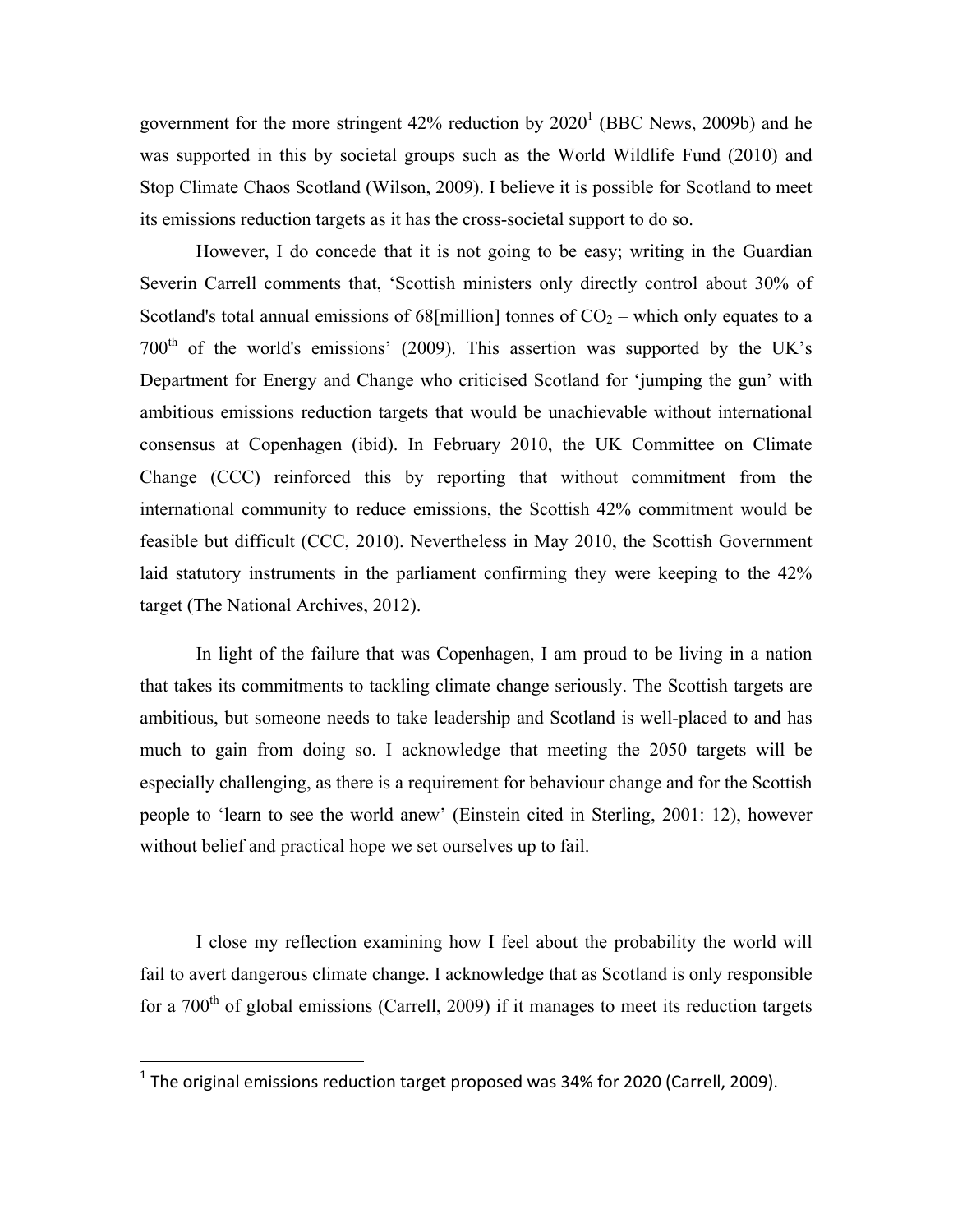will be of little consequence; without significant movement from the international community it looks increasingly likely that we will fail to avert dangerous climate change (FitzRoy and Papyrakis, 2010).

Apart from the odd time that I despair of climate change, I rarely contemplate how I would feel if we failed to avert it. My reason for this is because by spending time thinking about it, I negate the agency I have here and now to do something about it, I have forfeit my practical hope. As I had great difficulty in reflecting upon this, I watched the apocalyptic film *The Road* (2009) to stimulate my thinking.

I found the following quote by the father to best describe how I would feel about the probability that we fail to avert dangerous climate change, 'I don't want to just survive, I want to live' (ibid: 21:00). I feel it is living that sets humanity apart from all non-human life<sup>2</sup> in that we have the capacity to go beyond 'mere' survival to achieve arguably both great and terrible things. I enjoy wilderness survival as a form of vacation, however I dread the thought that our failure to avert dangerous climate change may mean it became my way of life.

I acknowledge that across the world many people must fight to survive and do not enjoy our standard of living; almost half the world population lives on less than \$2.50 a day (World Bank, 2008). To paraphrase Arthur from le Carré's novel *The Constant Gardener* (2001), from the suffering of these bottom billions we derive the benefits of civilisation, which we are afforded so easily as they were bought so cheaply. What is more, it is the high social and ecological cost of our living (GFN, 2009) that is driving dangerous climate change and from this life of high consumption we derive little or no additional happiness (Easterlin, 1974; Frey, 2008). I am confronted by the worrying thought that our failure to avert dangerous climate change might deliver equity in the way we least expect it, in that all people on earth would have to fight for their survival.

 $2$  I acknowledge that Peter Singer (1975) would argue against this speciesism which is the privileging of human above non-human life.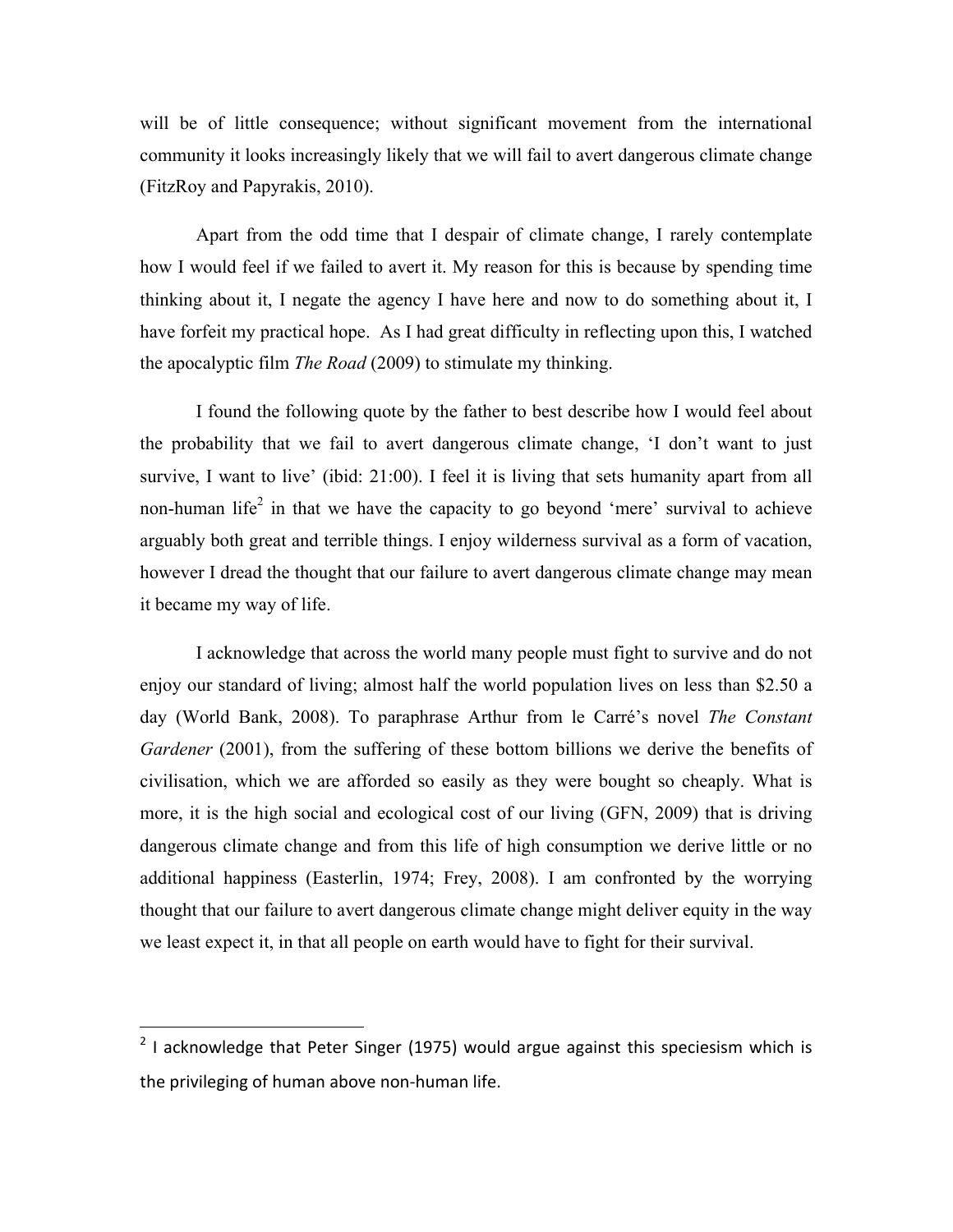As previously stated I do not wish to dwell on the prospect of humanity failing to avert dangerous climate change because doing so achieves nothing more than an overwhelming sense of disempowerment. Instead of concentrating on what I cannot do, I have taken the active decision to have a practical hope in achieving what I can in the time I have. I intend to use my talents to lead education reform drawing from the ideas of Sterling (2001) and Orr (2004b) that tackles climate change, addresses inequality and enables people to be happy with less material but increasingly richer lives. There may be 'just a fool's hope' (Tolkien, 1999: 94) for humanity to avert dangerous climate change, but I'll take it and do with it the best I can.

## **References**

Baker, S. (2006) *Sustainable Development.* Abingdon: Routledge.

- BBC News (2009a) "BBC NEWS | MSPs pass landmark climate laws" *BBC News Online* http://news.bbc.co.uk/1/hi/scotland/8115597.stm (accessed 07/12/12)
- BBC News (2009b) "Expert team to advise on Scottish climate targets" *BBC News Online* http://news.bbc.co.uk/1/hi/scotland/8400377.stm (accessed 07/12/12).
- Brown, L. (2009) *Plan B 4.0: Mobilizing to Save Civilization*. Washington D.C: Earth Policy Institute.
- Carrell, S. (2009) "Scottish parliament agrees tougher 42% target to cut emissions" *The Guardian Online* http://www.guardian.co.uk/environment/2009/jun/24/scotlandclimate-change-bill (accessed 07/12/12)
- le Carré, J. (2001) *The Constant Gardner*. London: Hodder & Stoughton.
- Climate Change (Scotland) Act 2009. London: OPSI.
- Committee on Climate Change, (CCC). (2010) *Scotland's pathway to a low-carbon economy*. London: CCC.
- Dresner, S. (2008) *The Principles of Sustainability*. 2<sup>nd</sup> ed. London: Earthscan.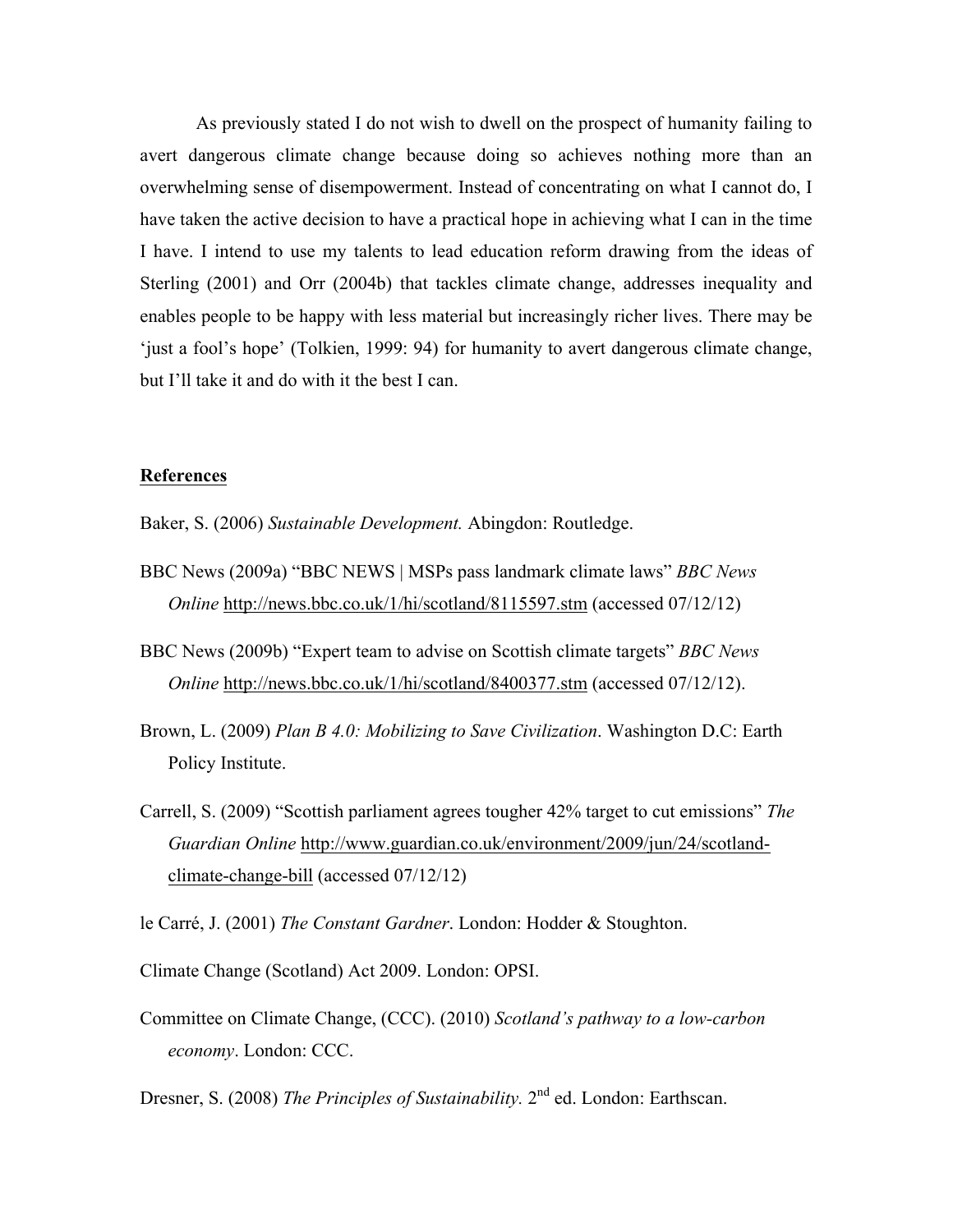- Easterlin, R.A. (1974) Does Economic Growth Improve the Human Lot? Some Empirical Evidence. In P.A.David, and M.W.Reder, (eds.) *Nations and Households in Economic Growth: Essays in Honor of Moses Abramovitz*. New York, NY: Academic Press Inc.
- FitzRoy, F.R. and Papyrakis, E. (2010) *An Introduction to Climate Change Economics and Policy*. London: Earthscan Ltd.
- Frey, B. (2008) *Happiness, a revolution in economics.* Cambridge, MA: MIT Press.
- Global Footprint Network (GFN) (2009) "Ecological Footprint and Biocapacity, 2006" http://www.footprintnetwork.org/images/uploads/2009\_Data\_Tables\_hectares.xls (accessed 07/12/12)
- Intergovernmental Panel on Climate Change, (IPCC). (2007) 'Summary for Policymakers'. In: *Climate Change 2007: The Physical Science Basis. Contribution of Working Group I to the Fourth Assessment Report of the Intergovernmental Panel on Climate Change*. Cambridge University Press: Cambridge and New York, NY.
- Jackson, T. (2010) *Prosperity without Growth* (PwG). [Lecture] (Scottish Lecture Series: 27/01/10).
- The National Archives (2012) "legislation.gov.uk Scottish Draft Statutory Instruments from 2010" http://www.legislation.gov.uk/sdsi/2010 (accessed 07/12/12)
- Orr, D.W. (2004a) 'Hope in Hard Times'. *Conservation Biology,* 18: 295-298.
- Orr, D.W. (2004b) *Earth in Mind, On Education, Environment and the Human Prospect 10th Anniversary Edition.* Washington DC: First Island Press.
- Oxford English Dictionary (OED) (1989) "Home: Oxford English Dictionary" http://www.oed.com/ (accessed 07/12/12).
- *The Road*, 2009. [Film] directed by John Hillcoat. USA: 2929 Productions.

Singer, P. (1995) *Animal Liberation*. 2nd Edition. London: Pimlico.